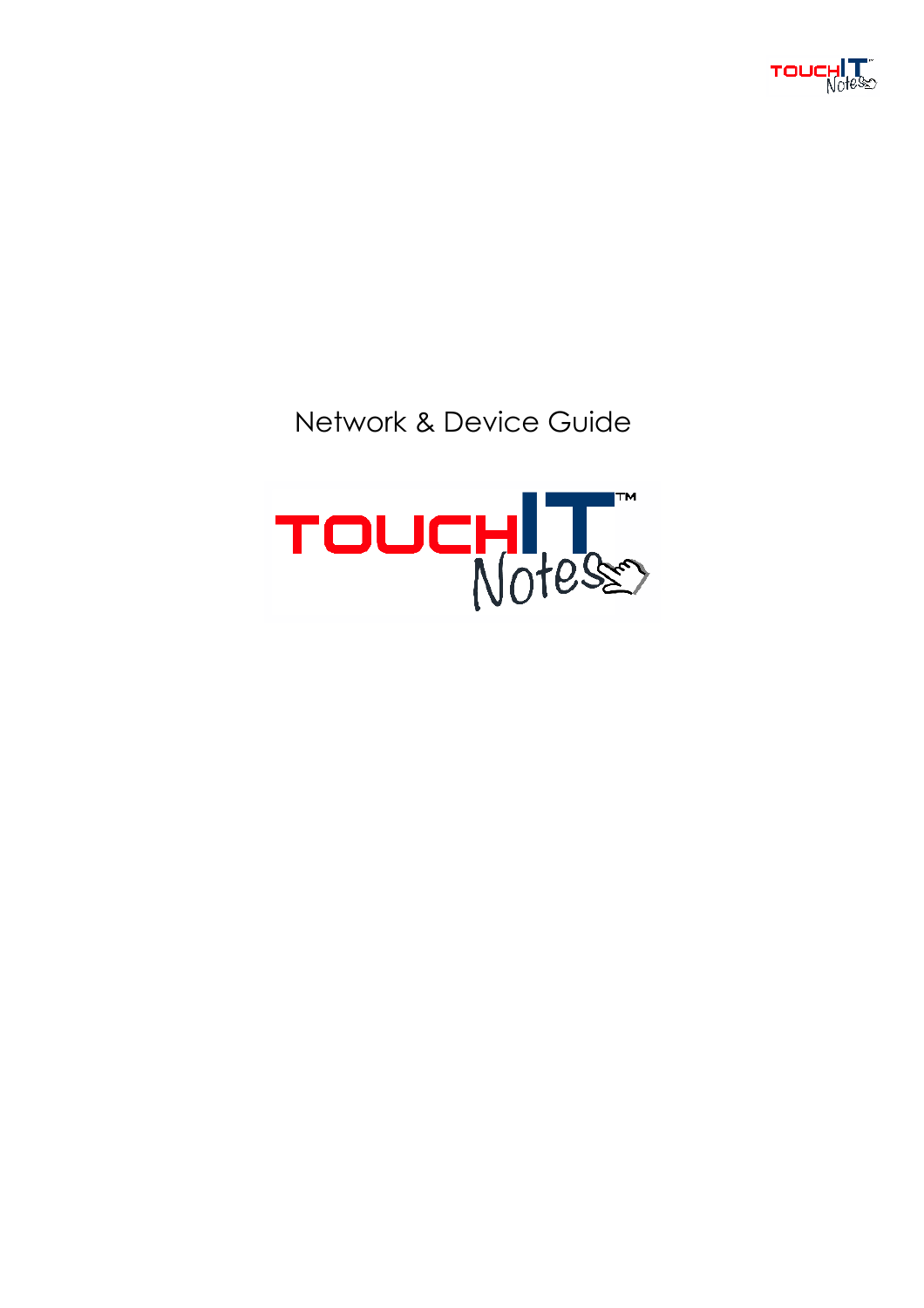

Due to the importance of host-participant communication within TouchIT Notes & DisplayNote, making sure you are using an appropriate network configuration for the number of participants connecting is paramount.

The aim of this document is to provide as much relevant information to achieve optimum performance.

#### **Streaming Quality Profiles**

TouchIT Notes & DisplayNote version 1.7 can stream to participants in one of three set video profiles. These were designed to allow networks to support more connections by reducing the volume of data being transferred.

These make changes to the number of frames per second and the bitrate of the stream. The frames per second will affect the smoothness of any motion on the screen.

#### **Higher Frames Per Second = Smoother video = Higher bandwidth used**

**High Quality Profile – 7 Frames per Second stream, 512kb/s bitrate Medium Quality Profile – 3.5 Frames per Second stream, 256kb/s bitrate Low Quality Profile – 1 Frame per Second stream, 70kb/s bitrate**

**The presenter device always receives the High Quality Profile; it doesn't change as the participants connect.**

We have setup the software to set its streaming profile dependent on the number of participants connected to the session. The default number of connected participant devices for each profile are (running default bitrate):

**<11 Participants – High Streaming Profile – Expected Bandwidth <10Mb/s + 1Mb/s Presenter**

**11-20 Participants – Medium Streaming Profile – Expected Bandwidth <12Mb/s + 1Mb/s Presenter**

**>20 Participants – Low Streaming Profile – Expected Bandwidth <12Mb/s + 1Mb/s Presenter**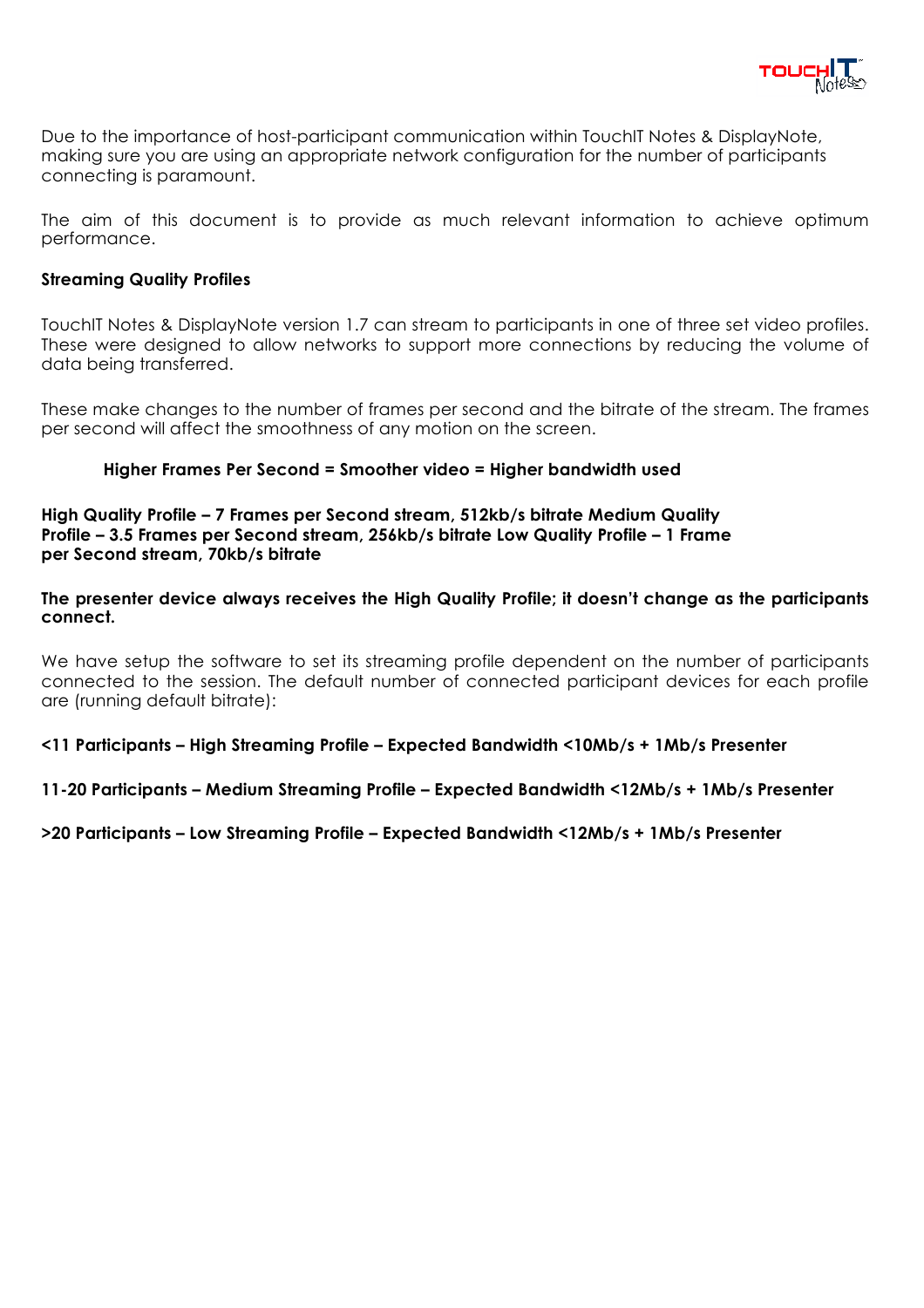

# **Unicast vs Multicast**

TouchIT Notes & DisplayNote streams the information to connected participant in 2 ways. Each method has its own associated positive and negative points described below.

#### **Unicast**

Unicast is the default method TouchIT Notes & DisplayNote streams to connected participants. In unicast for each connected participant device there will be an individual stream of information. This means that as the number of devices increases, so too will the network bandwidth used.

Example - 1 Participant Connected bandwidth = 700kb/s, 2 Participants Connected bandwidth = 1400kb/s

All networks support Unicast so compatibility is guaranteed, however, the increasing bandwidth usage can cause issues. A standard domestic router running in the high quality profile we expect to connect and stream to approximately 10 devices using unicast method.

# **Default Usage Expectations and Recommendations – Unicast**

#### **Minimum Network Requirement –**

- Performance Wireless-N Router Home router recommended for video streaming or online gaming
- Good Wi-Fi connection strength on participant devices
- Wired Network connection for Presenter Computer
- Minimal interference on wireless channel of router Use Wireless analyzer to see breakdown of nearby networks and channels, 5GHz frequency band can be beneficial in wireless congested areas.
- Minimal TCP Traffic on network TCP traffic caused by file transfer/downloading, streaming video from web etc.

Examples of routers:

- Netgear WNDR 4500
- Cisco Linksys E3000
- Belkin Play N750 DB

**<10 Devices Method of Streaming –** Unicast

**Maximum Expected Bandwidth** – 10Mb/s + 1Mb/s for Connected Presenter **FPS & Bitrate** - 7FPS, 0.5 Mb/s **11 - 20 Devices**

**Method of Streaming –** Unicast

**Maximum Expected Bandwidth** – 12.0Mb/s + 1.0Mb/s for Connected Presenter **FPS & Bitrate –**  3.5FPS, 0.25 Mb/s for Participants. 7FPS, 0.5Mb/s for Presenter.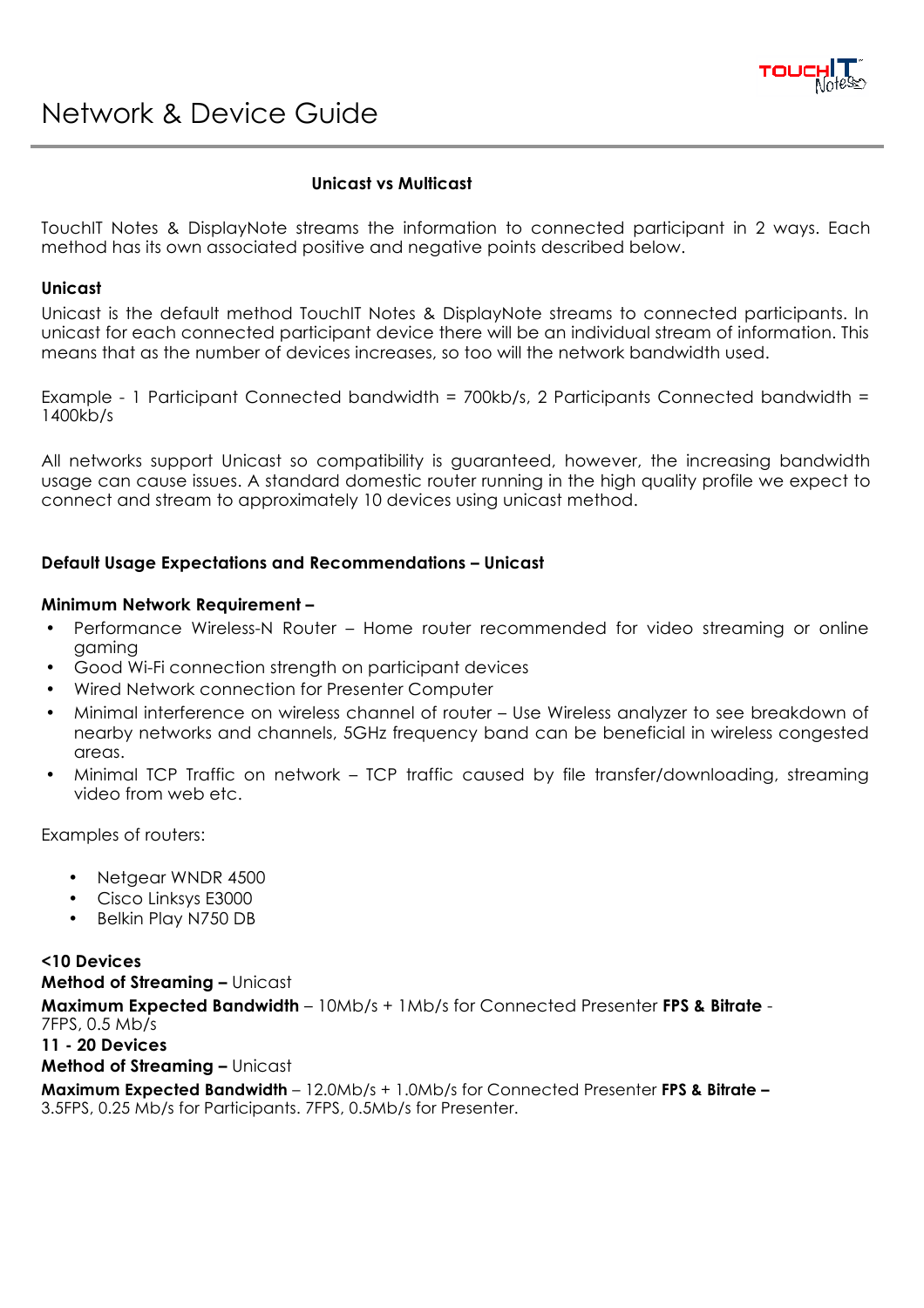

### **21 - 40 Devices**

# **Method of Streaming –** Unicast

**Maximum Expected Bandwidth** – 15.0Mb/s + 1.0Mb/s for Connected Presenter **FPS & Bitrate** – 1FPS, 0.07Mb/s for Participants. 7FPS, 0.5Mb/s for Presenter.

TouchIT Notes & DisplayNote can support a maximum of 64 participants in unicast mode. This will be dependent on the network running the software and the presenting computer. It is recommended that for over 40 connections you use the multicast method.

# **Multicast**

Multicast is a method of sending network information that only requires 1 stream of data for all connected participants. When using this method of streaming connecting additional participants does not correlate to increased bandwidth usage.

Example – 1 Participant Connected bandwidth = 700kb/s, 10 Participants Connected bandwidth = 700kb/s

Multicast's main drawback is that not all network devices will be able to support the streaming in this format. Network switches are required to support **IGMP-Snooping** for multicast to function. For this reason multicast has to be manually activated within the configuration file (will be replaced by settings menu in future update).

Currently Multicast defaults to 1FPS this will be adjustable in a future update.

### **Default Usage Expectations and Recommendations - Multicast**

#### **Minimum Network Requirement –**

- Network Switch with support for IGMP-Snooping
- Good Wi-Fi connection strength on participant devices
- Wired Network connection for Presenter Computer
- Minimal interference on wireless channel of router Use Wireless analyzer to see breakdown of nearby networks and channels, 5GHz frequency band can be beneficial in wireless congested areas.
- Minimal TCP Traffic on network TCP traffic caused by file transfer/downloading, streaming video from web etc. Multicast is more sensitive to packet loss on the network.

# **1 – 40+ Devices**

**Method of Streaming –** Multicast

**Maximum Expected Bandwidth** – <1.0Mb/s + <1.0Mb/s for Connected Presenter **FPS & Bitrate** - 1FPS, 0.5 Mb/s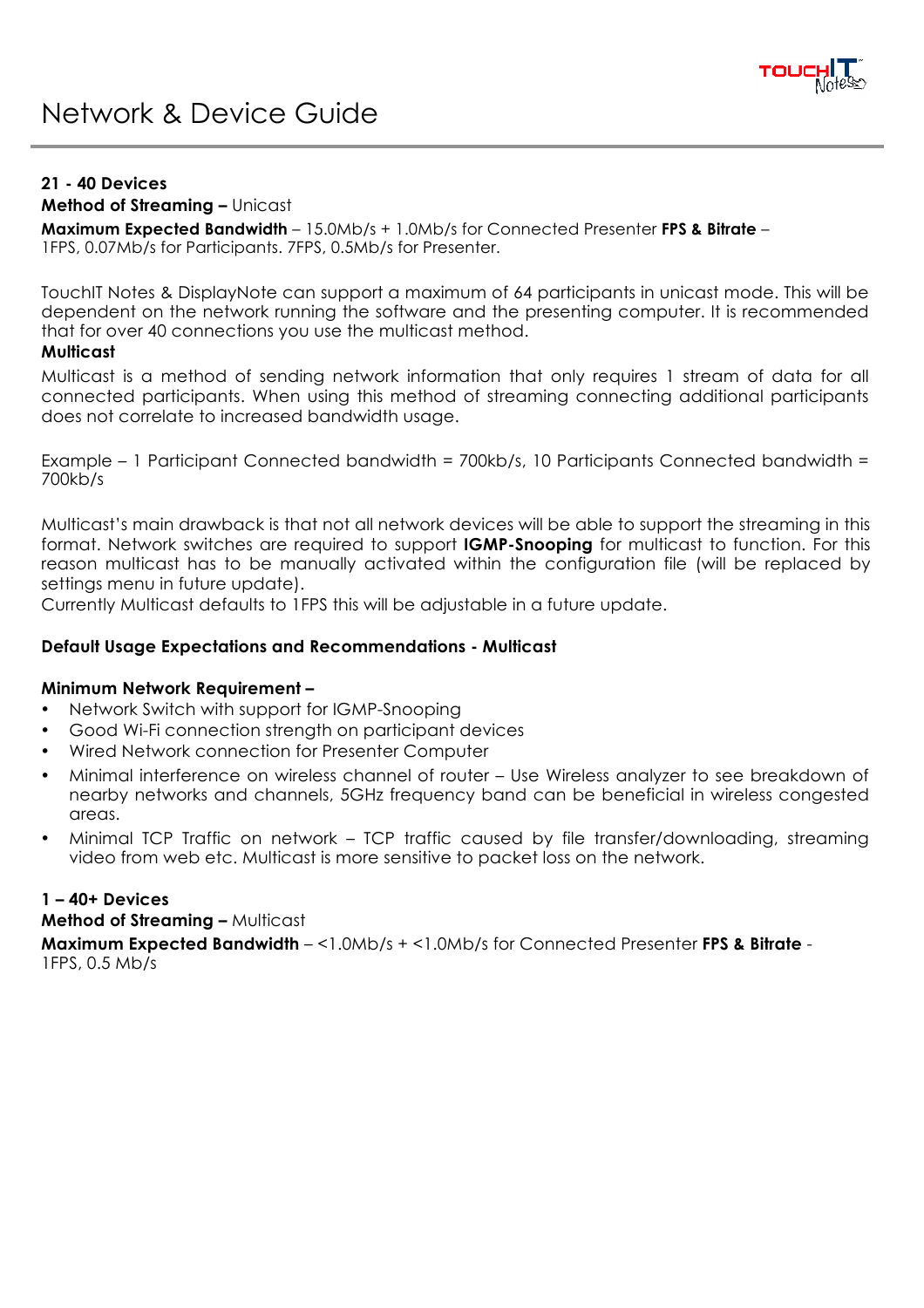

# Network & Device Guide

| <b>DisplayNote Version 1.7</b>           |                                  |                                                                                                                     |
|------------------------------------------|----------------------------------|---------------------------------------------------------------------------------------------------------------------|
|                                          | <b>Unicast</b>                   | <b>Multicast</b><br>(Please<br>check with<br>network<br>administrator to see if your network<br>supports multicast) |
| Example Network Hardware                 | Cisco Linksys E3000 <sup>1</sup> | Ruckus ZoneDirector 1100 <sup>2</sup><br>with Zoneflex ZF7363 $\frac{3}{2}$                                         |
| 10 or less devices connected             | $\approx 10Mb/s$                 | $\approx$ 1 Mb/s                                                                                                    |
| Frames Per Second<br>for<br>participants | 7FPS                             | 1FPS                                                                                                                |
| Frames Per Second<br>for<br>Presenter    | 7FPS                             | 7FPS                                                                                                                |
| 10 – 20 devices connected                | $\approx$ 12Mb/s                 | $\approx$ 1 Mb/s                                                                                                    |
| <b>Frames Per Second</b>                 | 3.5FPS                           | 1FPS                                                                                                                |
| Frames Per Second<br>for<br>Presenter    | 7FPS                             | 7FPS                                                                                                                |
| 20 - 40 devices connected                | $\approx$ 15Mb/s                 | $\approx$ 1 Mb/s                                                                                                    |
| Frames Per Second                        | 1FPS                             | 1FPS                                                                                                                |
| Frames Per Second<br>for<br>Presenter    | 7FPS                             | 7FPS                                                                                                                |
|                                          |                                  |                                                                                                                     |
| Maximum Supported Devices                | 64                               | >64 (Network Dependent)                                                                                             |

1<br>http://downloads.linksys.com/downloads/others/1224668711215/Specifications-NA-APAC-ANZ-EMEA-LATAM\_NC-web\_3425-00116,0.pdf<br>3 http://www.ruckuswireless.com/products/controllers/zonedirector1100<br>3 http://www.ruckuswireless.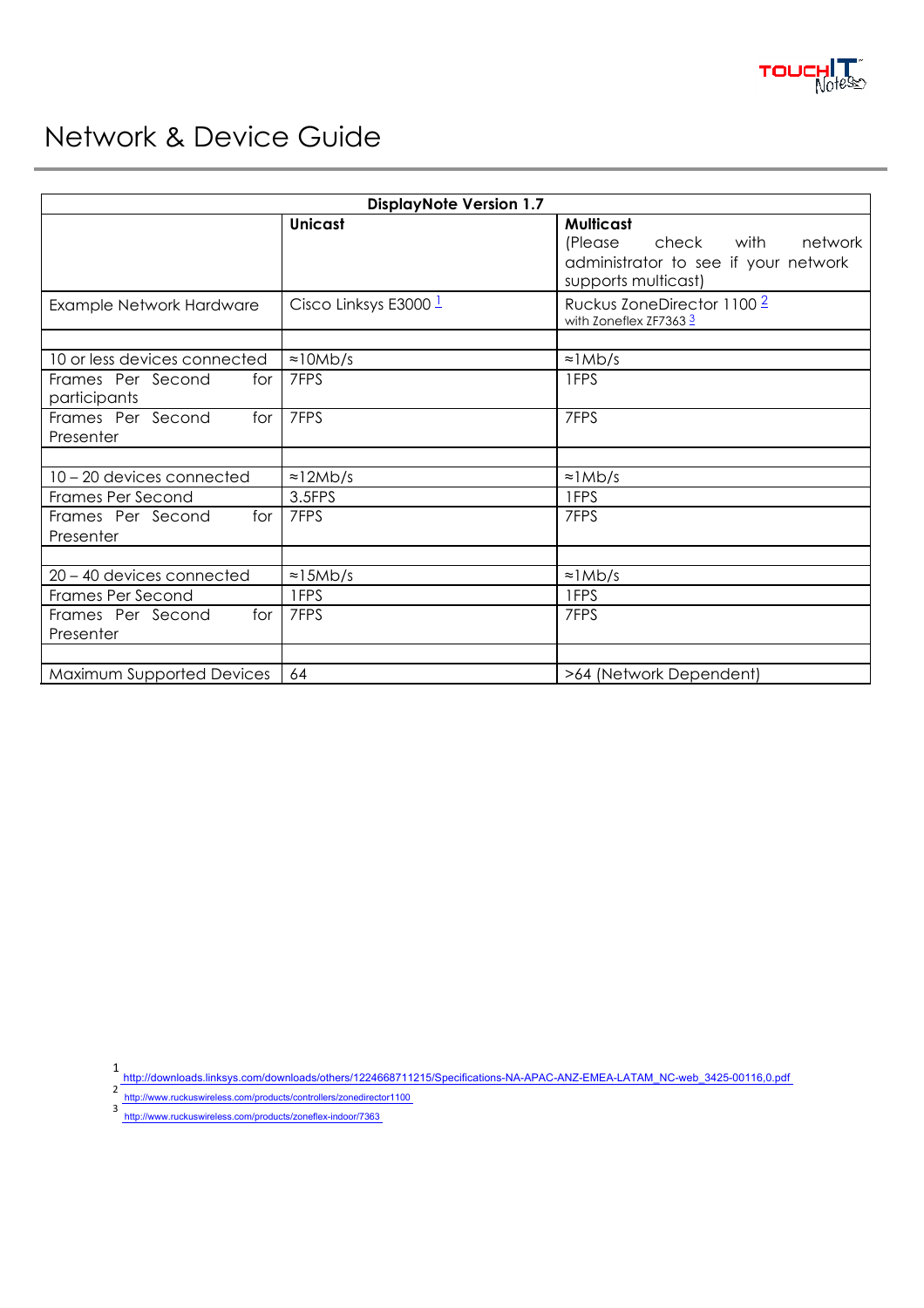

# **TouchIT Notes & DisplayNote Advanced Configuration**

Further configuration of DisplayNote is available through the editing of the 'props.json' file.

This file can be found at the following location:

Win 7 - C:\Users\{USERNAME}\AppData\Roaming\DisplayNote Technologies Ltd\DisplayNote\

Quickly access folder by typing '%appdata%' (without quotes) in any Windows Explorer window or Start Menu search bar.

Mac OS X - Library\Application Support\DisplayNote Library folder accessed by holding 'alt' key when clicking the 'Go' menu of Finder.

To add a setting to the configuration file, open the 'props.json' file using Notepad on Windows or TextEdit on Mac. Place a comma (, ) and then add the setting you wish to have in the configuration file.

**"app.multicast":"on" –** Adding this to the configuration will make DisplayNote run in Multicast mode. This is only recommended on networks where multicast support is assured, on un-supported network devices this could dramatically hinder performance.

**"app.mediumBand":"#"** – Replacing # with the number of devices that the high quality will act on before switching to medium.

e.g. "app.mediumBand":"6" - <6 devices connect, High Quality profile active,

Once 6<sup>th</sup> device connects, Medium Quality Profile activates.

**"app.lowBand":"#"** – Replacing # with the number of devices where the low quality profile will activate.

e.g. "app.lowBand":"10" - > Up to 10 devices connected will be in the Medium Quality profile, the 11<sup>th</sup> device will activate the Low Quality Profile.

Example of configured JSON, setting more than 20 connected devices to be low quality, fewer than 10 connected devices to be high quality and values between to be medium quality.

| <b>Before</b>  | After                                                     |  |
|----------------|-----------------------------------------------------------|--|
| {"lang": "en"} | {"lang":"en", "app.mediumBand":"10", "app.lowBand":"20" } |  |